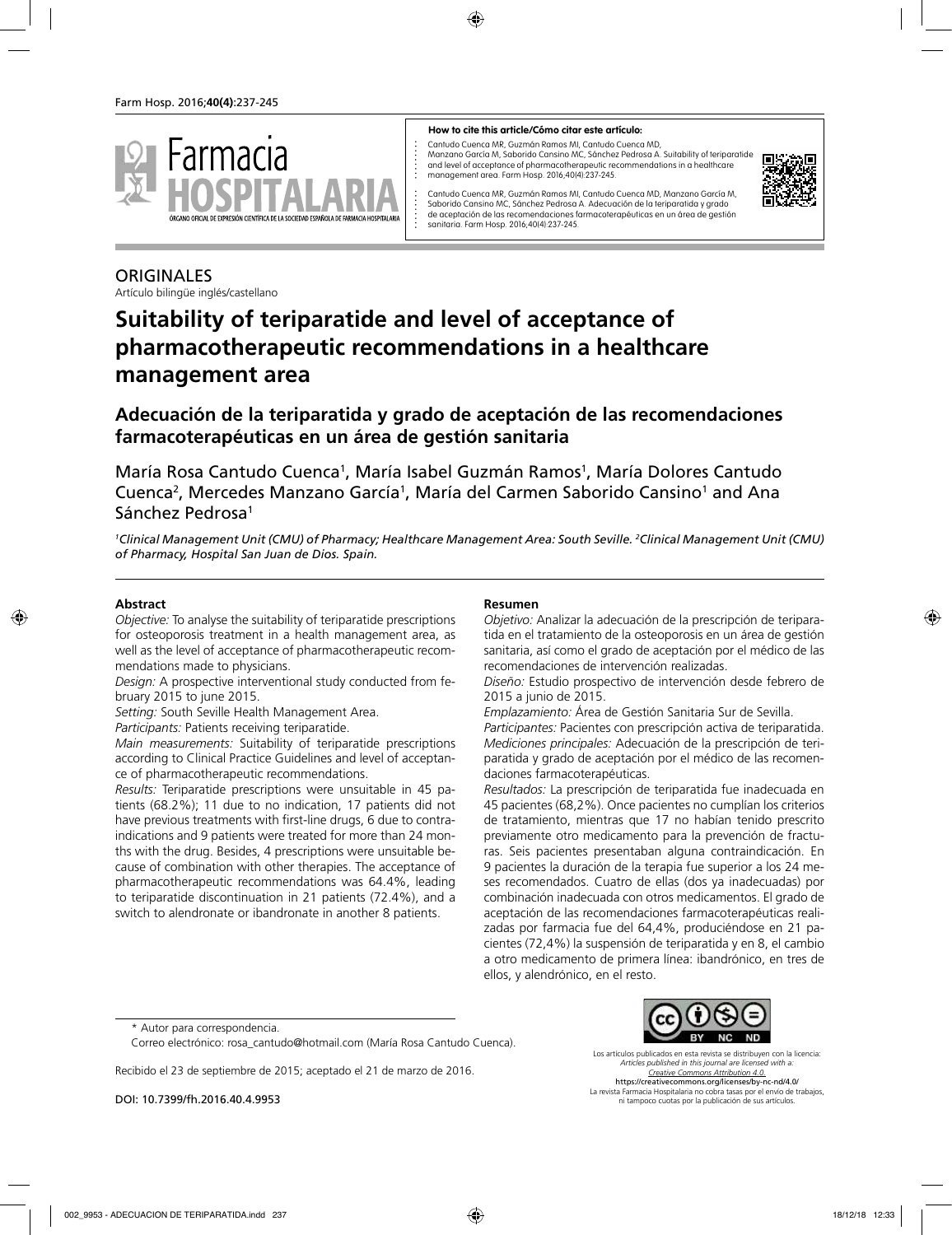*Conclusions:* A high percentage of teriparatide prescriptions is unsuitable in our health care management area, but it has decreased after pharmacist intervention.

#### **KEYWORDS**

Suitability; Teriparatide; Recommendation

Farm Hosp. 2016;**40(4)**:237-245

## **Key points**

#### **What is known about this matter:**

- − Sometimes, drugs for fracture prevention are prescribed to patients without established criteria for osteoporosis.
- − Teriparatide is an effective and safe drug, but indications, contraindications and treatment duration must be taken into account for its prescription.

#### **What this study offers:**

- − There is a low suitability for treatment with teriparatide.
- − Interventions with recommendations for suitability of teriparatide treatment have been effective, with a moderate level of acceptance by physicians.

## **Introduction**

Osteoporosis is a progressive and systemic condition, characterized by a reduction in mass and the deterioration of bone tissue microarchitecture, leading to an increase in the risk of fracture<sup>1</sup>. We have two main types of drugs for prevention and treatment of osteoporosis: antiresorptive and anabolic drugs. The effect of these drugs on the reduction of fractures has been demonstrated, clinically and by bone mineral density, in patients with diagnosed osteoporosis. However, there are no studies with a prospective comparison of the efficacy of these therapies<sup>2</sup>. Antiresorptive agents include a wide drug armamentarium that act by inhibiting bone resorption (biphosphonates, raloxifene, bazedoxifene, calcitonin, denosumab, and strontium ranelate, hormonal replacement therapy). On the other hand, anabolic agents will increment bone formation by causing an increase of bone remodelling through action on osteoblasts, thus increasing bone mass and resistance<sup>3,4</sup>. This group includes two osteoanabolic drugs: parathyroid hormones and teriparatide.

In post-menopausal women with osteoporosis and previous fracture, teriparatide significantly increased vertebral bone (8.6%) and femoral neck density (3.5%) when compared with placebo. On the other hand, it reduced the incidence of new vertebral (RR =  $0.35$ ; CI 95%: 0.22 to 0.55) and non-vertebral fractures ( $RR = 0.47$ ; CI *Conclusiones:* El número de pacientes con prescripciones inadecuadas de teriparatida es elevado en nuestra área, pero ha disminuido tras realizar intervenciones con recomendaciones farmacoterapéuticas de adecuación del tratamiento.

**PALABRAS CLAVE** Adecuación; Teriparatida; Recomendación

Farm Hosp. 2016;**40(4)**:237-245

95%: 0.25 to 0.88). However, there is no evidence on its effect for prevention of hip fracture<sup>5</sup>. Even though teriparatide is effective against fractures and it is a therapy option for osteoporosis treatment, it will cause adverse effects (nausea, headache, hypercalcaemia, etc.) and presents contraindications. Besides, studies on rats point out at an increase in the incidence of osteosarcoma with long-term administration of teriparatide; therefore, the therapy should not have a duration over the 24 months recommended<sup>6</sup>. The conclusion in clinical practice guidelines is that teriparatide should not be considered as a first line treatment $3,7$ .

The widespread use of these drugs is not recommended in clinical practice; instead, an adequate diagnosis should be determined according to the outcomes of bone densitometry and the presence of risk factors<sup>3,8,9</sup>. Different studies have demonstrated that drugs for prevention and treatment of osteoporosis are sometimes prescribed without any established criteria for osteoporosis, not according to recommendations<sup>10,11</sup>.

The objective of this study is to analyze the suitability of teriparatide prescription for osteoporosis treatment in a healthcare management area, as well as the level of acceptance by the physician of the interventions conducted for pharmacotherapeutical recommendations.

## **Material and Methods**

A prospective interventional study conducted from February, 2015 to June, 2015 in the Healthcare Management Area of South Seville, including a Primary Care district formed by 20 healthcare centres and a specialty hospital. Patients with an active prescription for teriparatide from January, 1<sup>st</sup> to February, 28<sup>th</sup>, 2015, were included for review by the Pharmacy Unit of this area, with the objective of analyzing the suitability of their prescriptions. Those patients who did not continue under treatment at the time of the review were excluded.

The variables collected were: age, gender, date of treatment initiation with teriparatide, and treatment duration, dosing regimen, previous osteoporotic fracture, previous treatment with other medications for fracture prevention, T and/or Z score in the most recent bone densitometry, and suitability of prescription.

Teriparatide prescription was considered adequate if any of the criteria for osteoporosis treatment was met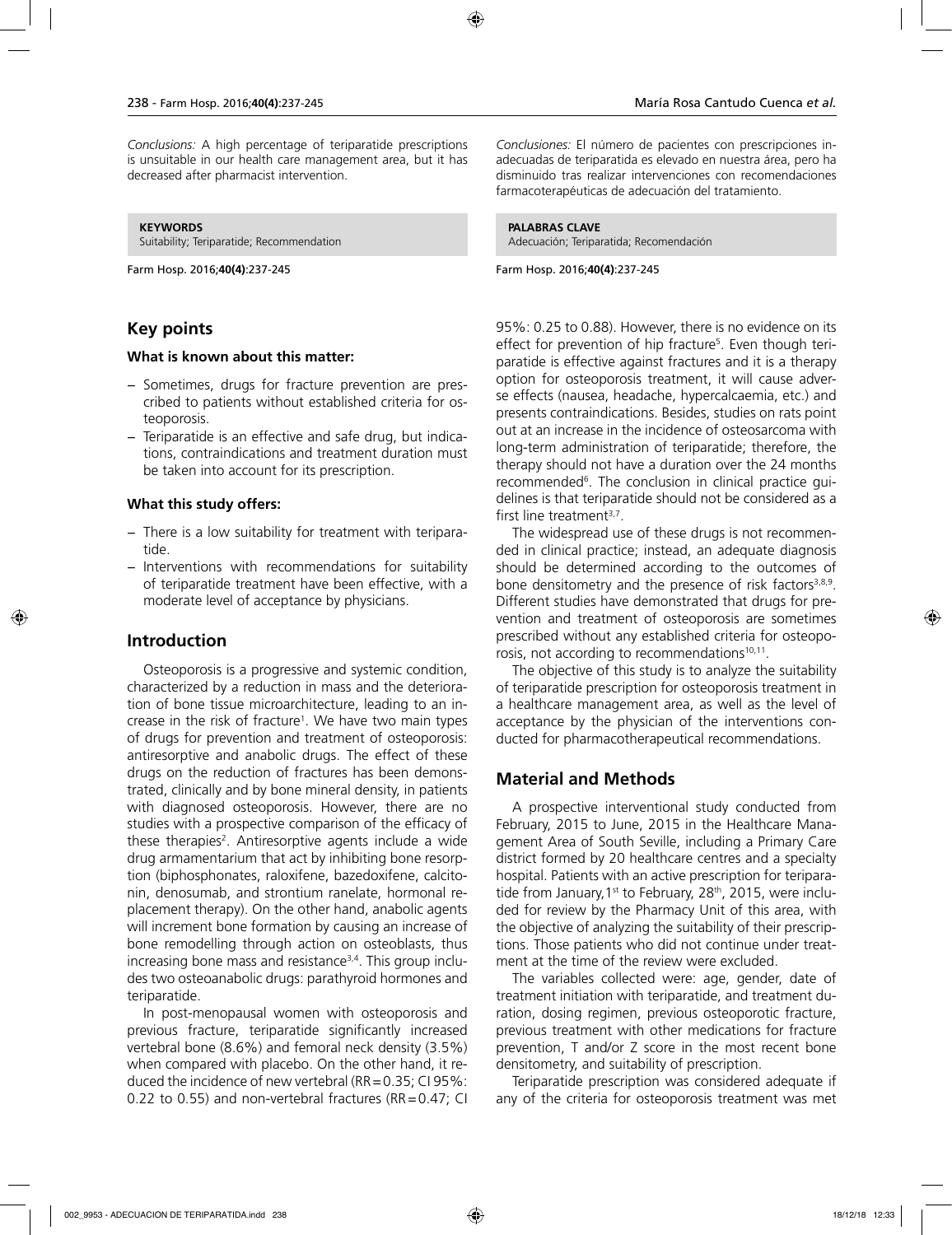

(Table 1) $^{3,12}$ . According to clinical practice guidelines $^{3,6}$ , prescription was also considered inadequate if, even though treatment criteria were met, patients had not been previously treated with another medication considered first line for prevention of fractures. Moreover, prescription was also unsuitable if the maximum dose (20 micrograms administered once a day) and/or duration of treatment (24 months) were exceeded; or there was concomitant treatment with some drug for prevention of fractures, or some contraindication.

**Table 1.** *Algorithm for treatment decision in osteoporosis. Adapted from the Guidelines for Clinical Practice for Osteoporosis and Prevention of Fractures caused by Bone Brittleness. 20103*

| Age $<$ 65 years          |                                                    |  |
|---------------------------|----------------------------------------------------|--|
| Vertebral fracture        | $T-score < -1$ SD                                  |  |
| Non-vertebral fracture    | $T-score < -1$ SD                                  |  |
|                           | $T-score < -2.5 SD$                                |  |
| No fracture               | T-score between -2.5 and -1<br>SD and risk factors |  |
| $Age > 65$ years          |                                                    |  |
| Vertebral or hip fracture | Regardless of Z-score value                        |  |
| Other type of fracture    | $Z-score < -1$ SD                                  |  |
| No fracture               | $Z$ -score $<$ -1 SD                               |  |
| $CD$ , $standard$         |                                                    |  |

SD: standard deviation

T-score: value comparing BMD vs. the mean value among the young adult population of the same gender.

Z-score: value comparing BMD vs. the mean value among the population with the same age and gender.

With the aim to analyze if there was any contraindication, the values of creatinine, alkaline phosphatase and calcaemia previous to treatment were collected; moreover, patient clinical records were reviewed. Treatment contraindications were those described in the product specifications6 : hypersensitivity to the molecule or any of the drug excipients; pregnancy and breastfeeding; pre-existing hypercalcaemia; severe renal impairment; bone metabolic conditions (including hyperparathyroidism and Paget disease of bone) other than osteoporosis; unexplained elevations of alkaline phosphatase; patients who had previously received external radiation or localized radiotherapy on their skeletal system; bone tumours or bone metastasis.

In case of unsuitability, letters individualized by patient were sent to GPs, indicating the cause of this lack of adequacy, as well as pharmacotherapeutical recommendations for teriparatide prescription. At the end of the study, the active prescriptions of patients were consulted, and there was a registry of the level of acceptance of the interventions of pharmacotherapeutical recommendations for treatment discontinuation or change, made by the Pharmacy Unit.

Patient selection was conducted with the FARMA® prescription invoicing database through the MicroStrategy® computer application, both from the Andalusian Healthcare System (SAS). These programs collect data from prescription and dispensation of medication and healthcare products by the different healthcare professionals.

Data collection was conducted by consulting the electronic clinical record and the computer system for electronic prescription "*DIRAYA receta XXI".* The statistical program IBM SPSS Statistics® 20.0 for Windows (IBM Corp., Armonk, NY) was used for data analysis. A descriptive analysis was conducted through mean and standard deviation (SD), or median and interquartile range (IQR), in case of asymmetry, for quantitative variables, and through frequencies and proportions for qualitative variables.

## **Outcomes**

Sixty-six (66) patients were identified with active prescription of teriparatide, with a mean age of 74.1 years (SD=7.9); 87.9% of them were female. The median treatment duration was 10 months (IQR: 7-13). For all patients, the dosing regimen was 20 micrograms once a day. For 53 patients (84.1%) there was a personal history of previous osteoporotic fracture stated in their clinical record; in the majority of cases this was vertebral (88.7%), and in the rest, it was a hip fracture (11.3%). The majority (86.8%) of patients with a previous fracture were >65-year-old. Forty-four (66.7%) patients had been previously treated with another medication for prevention of fractures (Table 2). Only seven patients had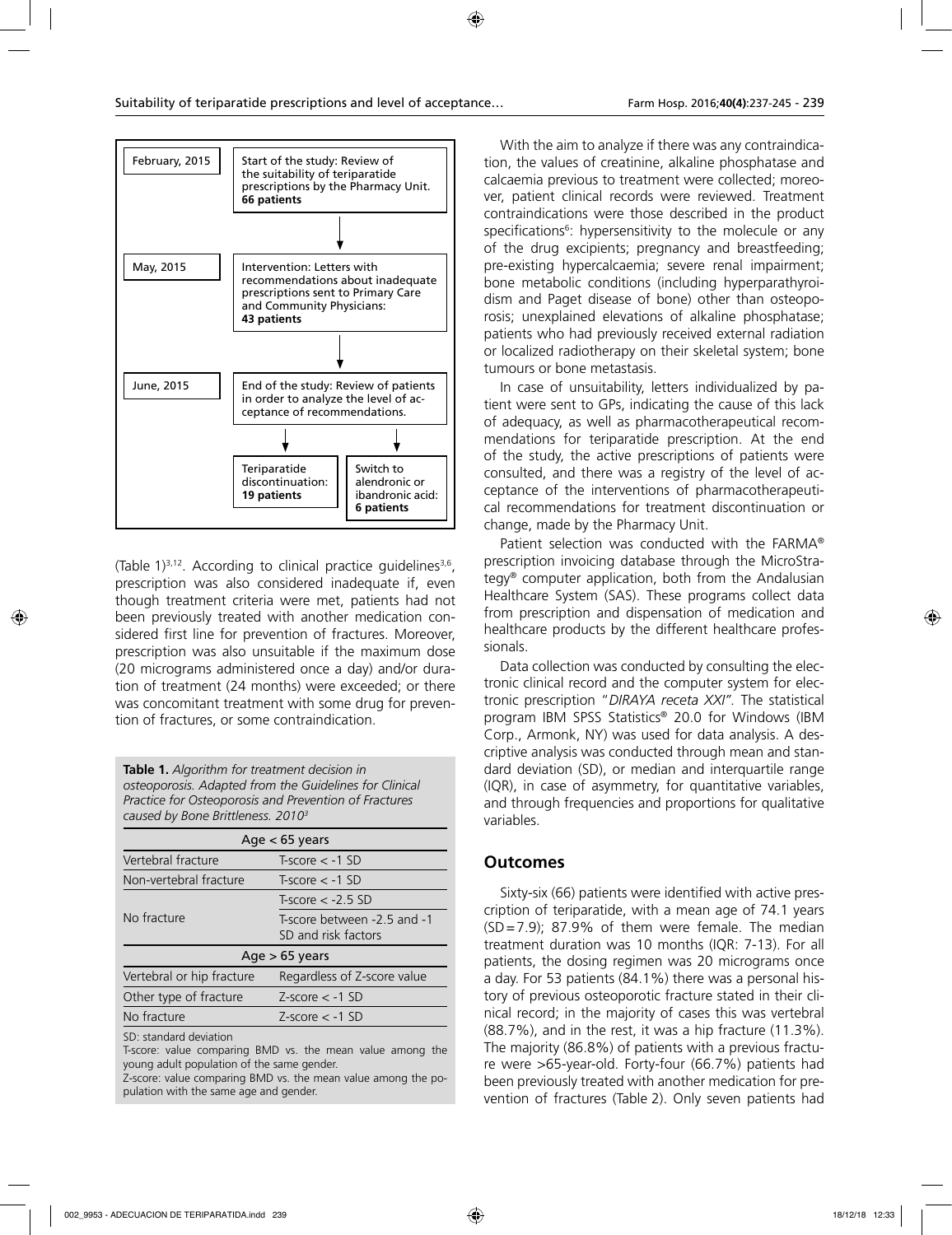undergone a bone densitometry, and diagnostic criteria of osteoporosis had been met in all cases.

Teriparatide prescription was inadequate in 45 patients (68.2%) (Table 3). Eleven patients did not meet treatment criteria, while seventeen had not been previously prescribed another medication for prevention of fractures. For nine patients, the duration of therapy exceeded the recommended 24 months; with a mean 28.2 months  $(SD=4.8)$ . Six patients presented some contraindication, due to the presence of hypercalcaemia (11.3 mg/dl) in one patient, severe renal impairment in two patients, and elevation of alkaline phosphatase in four patients. However, there were no lab test results available for 25.8% of patients, either previous or during treatment, and therefore the proportion of contraindication might have been higher. The mean previous calcaemia was 9.5 mg/dl (SD=0.8); creatinine levels were 0.8 mg/dl (SD=0.2), and the level of alkaline phosphatase was 87.6 U/l (SD=35). During review, four patients with concomitant prescription of biphosphonate and teriparatide were detected (two of them were already inadequate for other reasons); in two cases, ibandronic acid was prescribed, and alendronic acid in the other two.

The pharmacotherapeutical recommendations made about inadequate prescriptions were accepted in 29 patients (64.4%); teriparatide was discontinued for 21 patients (72.4%), and 8 patients (27.6%) were switched

| <b>Table 2.</b> Previously prescribed drugs for prevention of |
|---------------------------------------------------------------|
| fractures                                                     |

| <b>Drug</b>        | N(%)     |
|--------------------|----------|
| Alendronic acid    | 30(68.2) |
| Risedronic acid    | 8(18.2)  |
| Ibandronic acid    | 2(4.5)   |
| Strontium ranelate | 2(4.5)   |
| Raloxifene         | 1(2.3)   |
| Zoledronic acid    | 1(2.3)   |

to another first line medication: ibandronic acid in three patients, and alendronic acid in the rest.

In those patients without criteria for osteoporosis treatment, there was a 54.5% acceptance of pharmacotherapeutical recommendations, and teriparatide was interrupted in 6 out of 11 cases. The intervention was only accepted in 33.3% of those cases (2 out of 6) where there was a contraindication. When teriparatide had been prescribed as first line, and therefore was unsuitable, there was a 52.9% acceptance (9 out of 17); only two of the cases were switched to an oral biphosphonate. However, acceptance was higher (88.9%) in those patients with treatment duration over 24 months (8 out of 9), only two patients were switched to biphosphonates. In the case of those four patients with an unsuitable combination with another drug, teriparatide was discontinued in two cases, and biphosphonates in the other two.

### **Discussion**

Our study brings to light the existence of a high level of inadequate prescription of teriparatide for osteoporosis treatment. On the other hand, the interventions conducted through pharmacotherapeutical recommendations based on clinical practice guidelines have been effective, with a moderate level of acceptance.

There are various studies in our setting that have analyzed an adequate management of osteoporosis; however, no study has been focused on teriparatide. Díez *et al*. 13 evaluated the suitability of osteoporosis diagnosis and treatment according to the 2001 clinical practice guidelines by the Spanish Society of Bone and Mineral Metabolism Research (SEIOMM); this was high both in the Primary Care setting (71%) as in the hospital setting (78%). Like the present study, Martínez *et al*. 14 analyzed the adequacy of prescription for antiresorptive drugs according to the criteria by the Osteoporosis Guidelines by the Spanish Society of Primary Care and Community Medicine (SEMFYC), taking into account T and Z scores from densitometries and risk factors; this study demonstrated

|                                                   |                                                                                       |                                 | Acceptance of recommendations (N) |  |
|---------------------------------------------------|---------------------------------------------------------------------------------------|---------------------------------|-----------------------------------|--|
| Causes for unsuitability (N)                      |                                                                                       | Teriparatide<br>discontinuation | Switch to<br>biphosphonate        |  |
|                                                   | Criteria for osteoporosis treatment not met                                           |                                 | 6                                 |  |
| Criteria for<br>osteoporosis<br>treatment are met | No previous treatment with other<br>medications for first line fracture<br>prevention |                                 |                                   |  |
|                                                   | Duration over 24 months                                                               | 9                               | 6                                 |  |
|                                                   | Contraindication                                                                      | 6                               |                                   |  |
|                                                   | Concomitant treatment with another<br>drug for fracture prevention                    | $4*$                            | $7*$                              |  |
|                                                   | *Two patients were also unsuitable due to apother sause                               |                                 |                                   |  |

**Table 3.** *Causes for unsuitability of treatment with teriparatide, and acceptance of pharmacotherapeutical recommendations*

\*Two patients were also unsuitable due to another cause.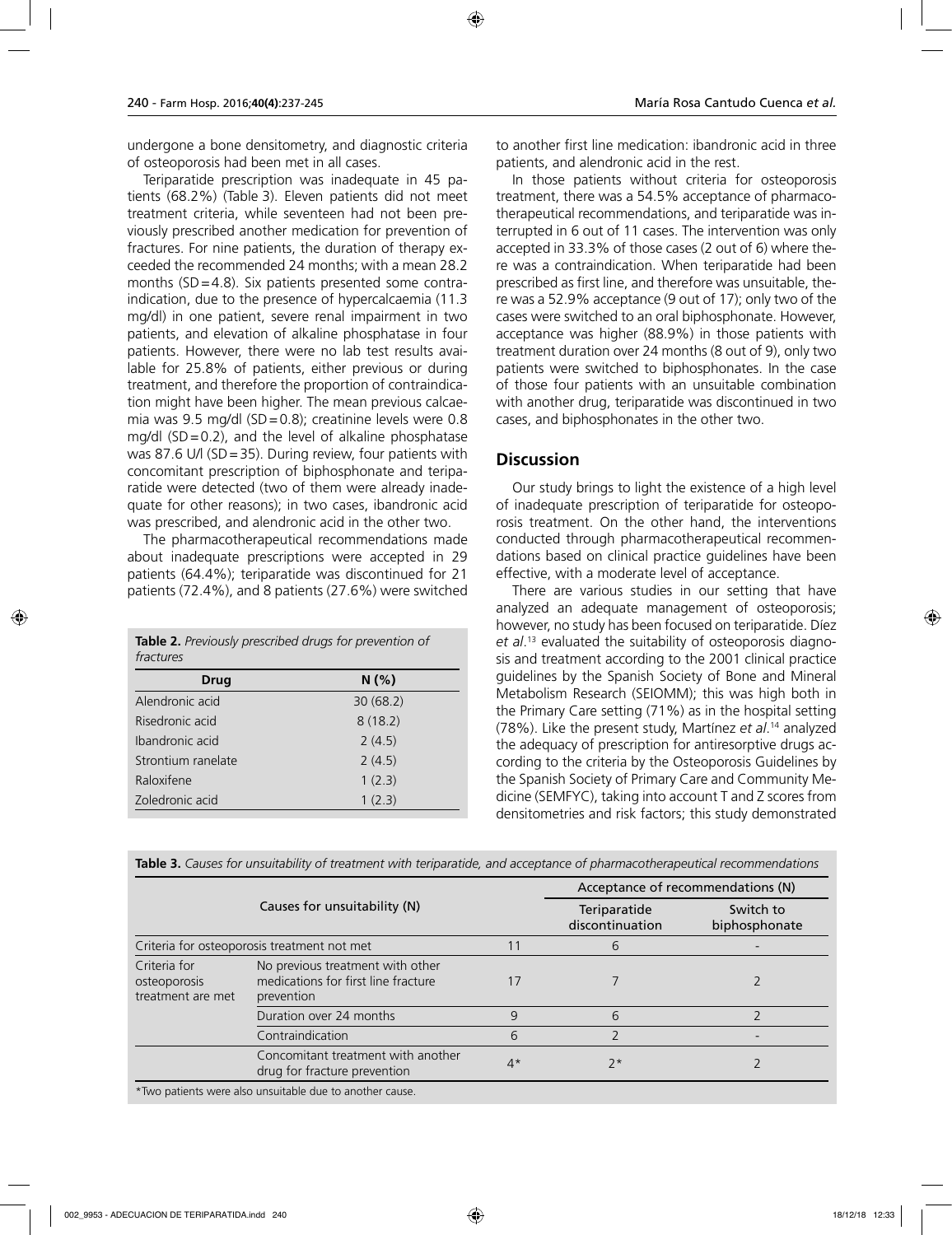that only 13.7% of prescriptions were inadequate. This disparity of data vs. what we have observed can be due to the fact that, in both studies, two thirds of prescriptions were for drugs considered first line treatment, such as biphosphonates. Other study has shown outcomes similar to ours, though slightly lower; the conclusion was that the quality of prescription for antiresorptive drugs was below the desirable level, because a low proportion of treatments (23.9%) are initiated with a clinical history record of bone densitometry and/or previous history of osteoporotic fractures<sup>15</sup>. In a study conducted in a Primary Care region, 53% of treatments for osteoporosis with wrong indication were observed, according to the Guidelines for Osteoporosis Management in Primary Care of Osakidetza; these data affect both Primary Care and other specialties16. Zwart *et al*. 10 used the same criteria for osteoporosis treatment as our study, though lower levels of suitability were shown (8%). We only have one study<sup>17</sup> assessing the suitability for a single type of drug, strontium ranelate, for osteoporosis treatment; and it was low (27.2%). Similarly to our study, pharmacotherapeutical recommendations for suitability were made, and there was a high acceptance of these interventions (87.5%); these data are superior to those observed by us, and this can be due to the fact that the pharmacotherapeutical recommendations made by these authors were mostly based on pharmacovigilance notes issued by the Spanish Agency of Medicines and Medical Devices.

One of the limitations of this study is the bias caused by insufficient entries in clinical records, though we only found 16.7% of patients without data for osteoporosis diagnosis. This fact has also been reported by other authors, such as Felipe *et al.*18, who also reached the conclusion in his study that almost half of treatments for osteoporosis has not been adequately indicated, based on clinical record data. Another limitation is that no analysis was conducted on the causes for lack of acceptance of the interventions conducted by the Pharmacy Unit, because the end of the study coincided with the holiday season.

The future line of research must be directed towards encouraging training on osteoporosis management among professionals, because of the high level of unsuitability observed, as well as establishing periodical audits for prescriptions.

Based on the outcomes obtained, we can state the conclusion that there is a high number of patients with inadequate prescriptions for teriparatide in our area, but this has been reduced after conducting interventions with pharmacotherapeutical recommendations for treatment suitability.

## **Bibliography**

1. NIH Consensus Development Panel of Osteoporosis Prevention, Diagnosis, and Therapy. Osteoporosis Prevention, Diagnosis, and Therapy. JAMA. 2001;285:785-795.

- 2. Management of osteoporosis in postmenopausal women: 2010 position statement of The North American Menopause Society. Menopause. 2010;17(1):25-54.
- 3. Grupo de trabajo de la Guía de Práctica Clínica sobre Osteoporosis y Prevención de Fracturas por Fragilidad. Guía de Práctica Clínica sobre Osteoporosis y Prevención de Fracturas por Fragilidad. Plan de Calidad para el Sistema Nacional de Salud del Ministerio de Sanidad, Política Social e Igualdad. Agència d´Informació, Avaluació i Qualitat en Salut (AIAQS) de Cataluña; 2010. Guías de Práctica Clínica en el SNS: AATRM Nº 2007/02.
- 4. Riggs BL, Parfitt AM. Drugs used to treat osteoporosis: the critical need for a uniform nomenclature based on their action on bone remodeling. J Bone Miner Res. 2005;20:177–184.
- 5. Neer RM, Arnaud CD, Zanchetta JR, Prince R, Gaich GA, Reginster JY, et al. Effect of parathyroid hormone (1-34) on fractures and bone mineral density in postmenopausal women with osteoporosis. N Engl J Med. 2001;344:1434-1441.
- 6. Ficha técnica de Forsteo®. Disponible en: http://www.ema.europa. eu/docs/es\_ES/document\_library/EPAR\_-\_Product\_Information/human/000425/WC500027994.pdf (acceso 2 de febrero de 2015).
- 7. Grupo de trabajo de menopausia y postmenopausia. Guía de práctica clínica sobre la menopausia y postmenopausia. Barcelona: Sociedad Española de Ginecología y Obstetricia. Asociación Española para el Estudio de la Menopausia. Sociedad Española de Medicina de Familia y Comunitaria y Centro Cochrane Iberoamericano; 2004.
- 8. Florence R, Allen S, Benedict L, Compo R, Jensen A, Kalogeropoulou D, et al. Diagnosis and treatment of osteoporosis. Bloomington (MN): Institute for Clinical Systems Improvement (ICSI); 2013 Jul. 87 p.
- 9. Cheung AM, Feig DS, Kapral M, Díaz-Granados N, Dodin S. The Canadian Task Force on Preventive Health Care. Prevention of osteoporosis and osteoporotic fractures in postmenopausal women: recommendation statement from the Canadian Task Force on Preventive Health Care. CMAJ. 2004;170(11):1665-7.
- 10. Zwart M, Fradera M, Solanas P, González C, Adalid C. Abordaje de la osteoporosis en un centro de atención primaria. Aten Primaria. 2004;33:183-7.
- 11. Terol C, Quintana-Cerezal JV, Santos-Alvero MJ, Corell M, Marcos P, Crespo AP. Análisis de la prescripción de antirresortivos en el tratamiento de la osteoporosis en Atención Primaria. Rev Valenciana de Medicina de Familia. N 40-41.
- 12. WHO. Assessment of osteoporotic fracture risk and its role in screening for postmenopausal osteoporosis. WHO Technical Report Series num 843, Geneve 1994.
- 13. Díez Pérez A, Guañabens Gay N, González Macías E, Jodar Gimeno E, Muñoz Torres M, Fuster Jensen E. Adecuación del manejo clínico de la osteoporosis a las guías de la SEIOMM. Estudio OPIN-HO-PC. Reemo. 2008;17(4):59-65.
- 14. Martínez Laguna D, Sancho Almela F, Cano Collado E, Gardeñes Morón JM, Morró i Pla J, Cos Claramunt FX. Uso adecuado en Atención Primaria de los fármacos antirresortivos frente a la osteoporosis. Rev Osteoporos Metab Miner. 2011;2:77-83.
- 15. Amaya MC, Gómez MM, Martínezy MJ, Lendínez JM. Adecuación del tratamiento preventivo de fracturas osteoporóticas en mujeres posmenopáusicas. Semergen. 2010;36(3):121–127.
- 16. Arana-Arri E, Gutiérrez-Ibarluzea I, Gutiérrez Ibarzabal ML, Ortueta Chamorro P, Jiménez Robredo AI, Sánchez Mata AM, et al. Análisis comparativo frente a la evidencia del manejo de la osteoporosis en una comarca de atención primaria. Aten Primaria. 2008;40(11):549-54.
- 17. Cantudo-Cuenca MR, Calvo-Cidoncha E, Robustillo-Cortés MA, Saborido-Cansino MC, Gómez-Estrella G, Pedrosa-Sánchez A. Adecuación de ranelato de estroncio tras alertas de farmacovigilancia en un área de gestión sanitaria. Aten Primaria. 2016;48:49-53.
- 18. de Felipe R, Cáceres C, Cimas M, Dávila G, Fernández S, Ruiz T. Características clínicas de los pacientes con tratamiento para la osteoporosis en un centro de Atención Primaria: ¿a quien tratamos en nuestras consultas? Aten Primaria. 2010;42(11):559-563.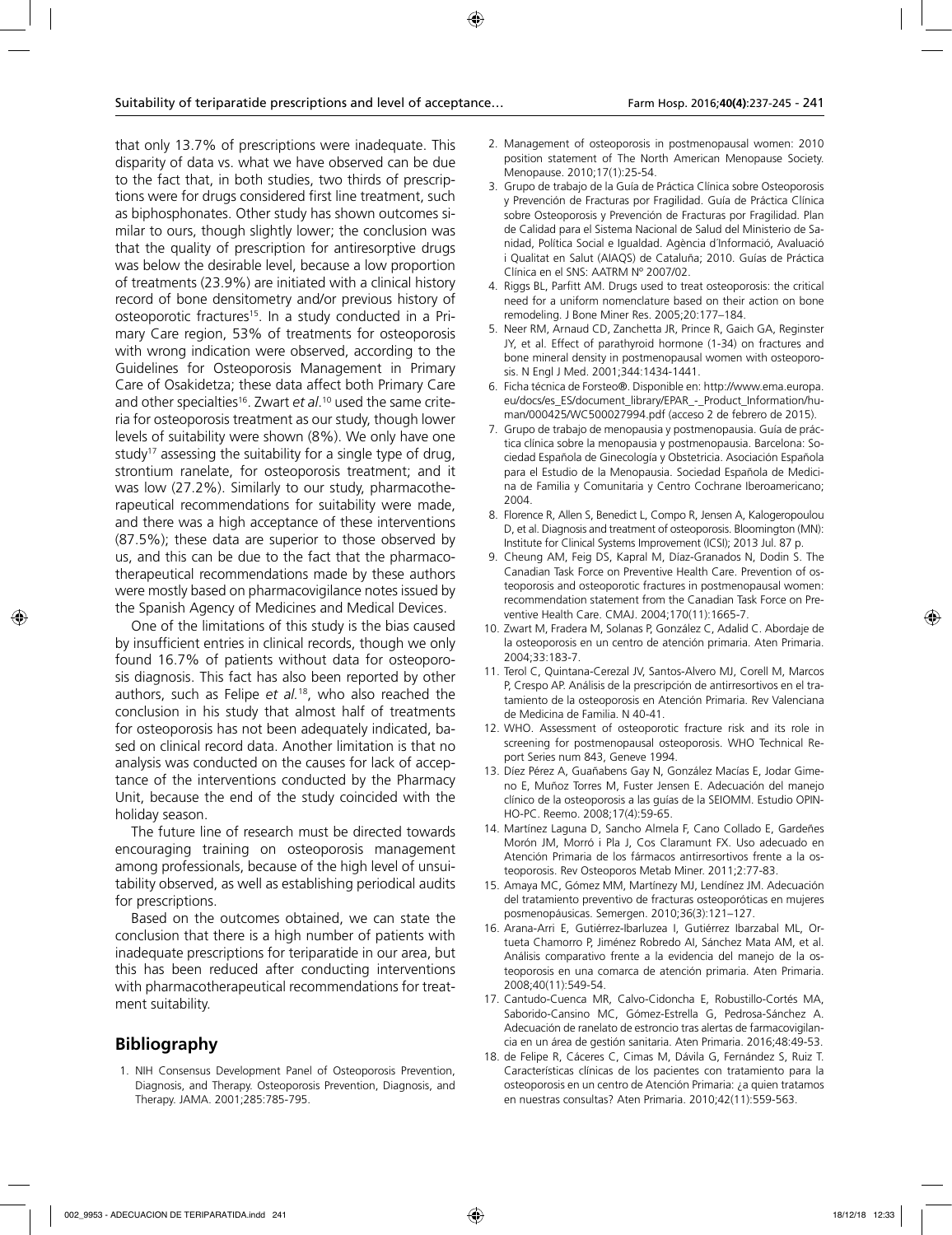## **Puntos clave**

#### **Lo conocido sobre el tema**

- − En ocasiones, los fármacos para prevención de fracturas son prescritos en pacientes sin criterios establecidos de osteoporosis.
- − Teriparatida es un fármaco efectivo y seguro, pero se debe tener en cuenta las indicaciones, contraindicaciones y duración del tratamiento a la hora de prescribirlo.

## **Qué aporta este estudio**

- − La adecuación del tratamiento con teriparatida es baja.
- − Las intervenciones con recomendaciones de adecuación del tratamiento con teriparatida han sido efectivas, con un grado de aceptación por el médico moderado.

## **Introducción**

La osteoporosis es una enfermedad progresiva y sistémica caracterizada por una disminución de la masa y el deterioro de la microarquitectura del tejido óseo, incrementando el riesgo de fractura<sup>1</sup>. Disponemos de dos tipos principales de fármacos para la prevención y el tratamiento de la osteoporosis; fármacos antirresortivos y anabólicos. El efecto de estos fármacos en la reducción de fracturas ha sido demostrado en pacientes con osteoporosis diagnosticada clínicamente y por densidad mineral ósea. Sin embargo, no hay estudios que hayan comparado prospectivamente la eficacia de estas terapias<sup>2</sup>. Los agentes antirresorción engloban un amplio arsenal de fármacos que actúan inhibiendo la resorción ósea (bifosfonatos, raloxifeno, bazedoxifeno, calcitonina, denosumab y ranelato de estroncio, terapia hormonal sustitutiva). Por el contrario, los agentes anabólicos incrementan la formación de hueso al producir un aumento del remodelado óseo al actuar sobre los osteoblastos, lo que aumenta la masa y la resistencia del hueso<sup>3,4</sup>. Este grupo incluye dos fármacos osteoformadores: parathormona y teriparatida.

En mujeres postmenopáusicas con osteoporosis y antecedente de fractura, teriparatida incrementó significativamente la densidad ósea vertebral (8,6%) y en cuello femoral (3,5%) cuando se comparó con placebo. Por otro lado, redujo la incidencia de nuevas fracturas vertebrales (RR=0,35; IC 95%: 0,22 a 0,55) y no vertebrales (RR=0,47; IC 95%: 0,25 a 0,88). Sin embargo, no se dispone de evidencia sobre su efecto en la prevención de fracturas de cadera<sup>5</sup>.) A pesar de que teriparatida tiene eficacia antifractura y es una opción terapéutica para el tratamiento de la osteoporosis, ésta no está exenta de efectos adversos (náuseas, cefalea, hipercalcemia, etc.) y contraindicaciones. Además, los estudios en ratas indican un aumento en la incidencia de osteosarcoma con la

administración a largo plazo de teriparatida, por lo que la duración de la terapia no debe exceder los 24 meses recomendados6 . Las guías de práctica clínica concluyen que teriparatida no se considera un tratamiento de primera línea<sup>3,7</sup>.

En la práctica clínica no se recomienda el uso generalizado de estos fármacos, sino que debe establecerse un diagnóstico correcto según los resultados de la densitometría ósea y la presencia de factores de riesgo<sup>3,8,9</sup>. Diversos estudios han puesto de manifiesto que los fármacos para la prevención y el tratamiento de la osteoporosis se prescriben en ocasiones sin criterios establecidos de osteoporosis sin adecuarse a las recomendaciones<sup>10,11</sup>.

El objetivo del estudio es analizar la adecuación de la prescripción de teriparatida en el tratamiento de la osteoporosis en un área de gestión sanitaria, así como el grado de aceptación por el médico de las intervenciones de recomendaciones farmacoterapéuticas realizadas.

## **Material y métodos**

Estudio prospectivo de intervención llevado a cabo de febrero de 2015 a junio de 2015 en el Área de Gestión Sanitaria Sur de Sevilla formado por un distrito de atención primaria compuesto por 20 centros de salud y un hospital de especialidades. Se incluyeron los pacientes con prescripción activa de teriparatida entre el 1 de enero y el 28 de febrero de 2015 para su revisión por el servicio de farmacia del área con el fin de analizar la adecuación de las prescripciones. Aquellos pacientes que no continuaban en tratamiento en el momento de la revisión fueron excluidos.

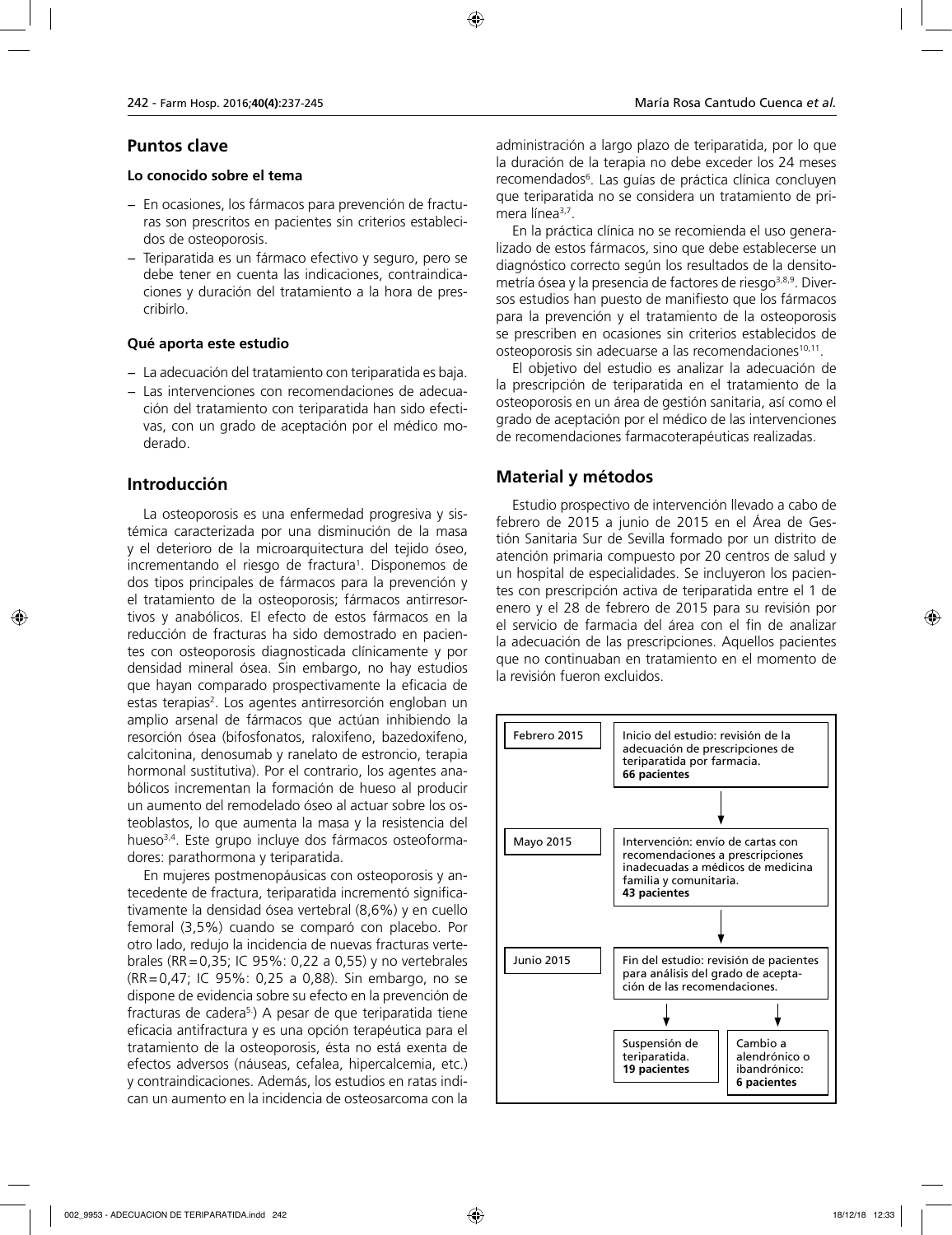Las variables recogidas fueron: edad, sexo, fecha de inicio de tratamiento con teriparatida y duración del mismo, pauta posológica, fractura osteoporótica previa, tratamiento previo con otros medicamentos para prevención de fracturas, valor de T y/o Z score en la última densitometría ósea y adecuación de la prescripción.

La prescripción de teriparatida fue considerada adecuada si se cumplía alguno de los criterios de tratamiento para osteoporosis (Tabla 1)<sup>3,12</sup>. Según las guías de práctica clínica<sup>3,6</sup>, se consideró inadecuación si, a pesar de cumplir criterios de tratamiento, los pacientes no habían sido tratados anteriormente con otro medicamento para prevención de fracturas considerado de primera línea. Además, la prescripción también era inadecuada si se superaba la dosis (20 microgramos administrados una vez al día) y/o duración máxima del tratamiento (24 meses), o bien, existía un tratamiento concomitante con algún fármaco para prevención de fracturas o alguna contraindicación.

Con el fin de analizar si había contraindicación, se recogieron los valores de creatinina, fosfatasa alcalina y calcemia previa al tratamiento; además de revisar la historia clínica. Las contraindicaciones al tratamiento fueron las descritas en ficha técnica<sup>6</sup>: hipersensibilidad al principio activo o a alguno de los excipientes; embarazo y lactancia; hipercalcemia preexistente; insuficiencia renal severa; enfermedades metabólicas óseas (incluyendo el hiperparatiroidismo y la enfermedad de Paget del hueso) distintas a la osteoporosis; elevaciones inexplicadas de la fosfatasa alcalina; pacientes que hayan recibido anteriormente radiación externa o radioterapia localizada sobre el esqueleto; tumores óseos o metástasis óseas.

En caso de inadecuación, se procedió al envío de cartas individualizadas por paciente dirigidas al médico de

**Tabla 1.** *Algoritmo de decisión terapéutica en la osteoporosis. Adaptado de la Guía de Práctica Clínica sobre Osteoporosis y Prevención de Fracturas por Fragilidad. 20103*

| Edad $<$ 65 años            |                                                       |  |
|-----------------------------|-------------------------------------------------------|--|
| Fractura vertebral          | $T-score < -1$ DF                                     |  |
| Fractura no vertebral       | $T-score < -1$ DE                                     |  |
|                             | $T-score < -2.5$ DE                                   |  |
| No fractura                 | T-score entre $-2.5$ y $-1$ DE y<br>factores de riego |  |
| Edad $> 65$ años            |                                                       |  |
| Fractura vertebral o cadera | Independientemente del valor<br>de Z-score            |  |
| Otro tipo de fractura       | $Z-score < -1$ DE                                     |  |
| No fractura                 | $Z-score < -1$ DE                                     |  |
|                             |                                                       |  |

DE: desviación estándar

T-score: valor que compara la DMO con respecto a la media de la población adulta joven del mismo sexo.

Z-score: valor que compara la DMO con respecto a la media de la población de su misma edad y sexo.

familia donde se indicaba la causa de la falta de adecuación, así como recomendaciones farmacoterapéuticas de la prescripción de teriparatida. Al final del estudio se consultaron las prescripciones activas de los pacientes y se registró el grado de aceptación de las intervenciones de recomendaciones farmacoterapéuticas, de retirada o cambio de tratamiento, realizada por el servicio de farmacia.

La selección de pacientes se realizó a través de la base de datos de facturación de recetas FARMA® mediante la aplicación informática MicroStrategy®, pertenecientes ambas al Servicio Andaluz de Salud (SAS). Estos programas recogen los datos derivados de la prescripción y dispensación de medicamentos y productos sanitarios por parte de los diferentes profesionales sanitarios.

La recogida de datos se hizo mediante consulta de la historia clínica electrónica y del sistema informatizado de prescripción electrónica DIRAYA receta XXI. Para el análisis de datos se utilizó el programa estadístico IBM SPSS Statistics® 20.0 para Windows (IBM Corp., Armonk, NY). Se realizó un análisis descriptivo mediante media y desviación estándar (DE), o bien, mediana y rango intercuartílico (RIC), en caso de asimetría, para variables cuantitativas, y mediante frecuencias y porcentajes para variables cualitativas.

## **Resultados**

Se identificaron 66 pacientes con prescripción activa de teriparatida, con una edad media de 74,1 años (DE=7,9); el 87,9% eran mujeres. La mediana de duración de tratamiento fue 10 meses (RIC: 7-13). En todos los pacientes la posología fue de 20 microgramos una vez al día. En 53 pacientes (84,1%) constaba el antecedente personal de fractura osteoporótica en la historia clínica, siendo en la mayoría de los casos (88,7%), vertebral, y en el resto, de cadera (11,3%). La mayoría (86,8%) de los pacientes que habían tenido una fractura previa tenían más de 65 años de edad. Cuarenta y cuatro (66,7%) pacientes habían sido tratados previamente con otro medicamento para prevención de fracturas (Tabla 2). Tan sólo en siete pacientes constaba realizada una densitometría ósea, cumpliéndose en todos los casos los criterios diagnósticos de osteoporosis.

| Tabla 2. Fármacos para prevención de fracturas |
|------------------------------------------------|
| prescritos previamente                         |

| Fármaco               | N(%)     |
|-----------------------|----------|
| Alendrónico           | 30(68,2) |
| Risedrónico           | 8(18,2)  |
| Ibandrónico           | 2(4,5)   |
| Ranelato de estroncio | 2(4,5)   |
| Raloxifeno            | 1(2,3)   |
| Zoledrónico           | 1(2,3)   |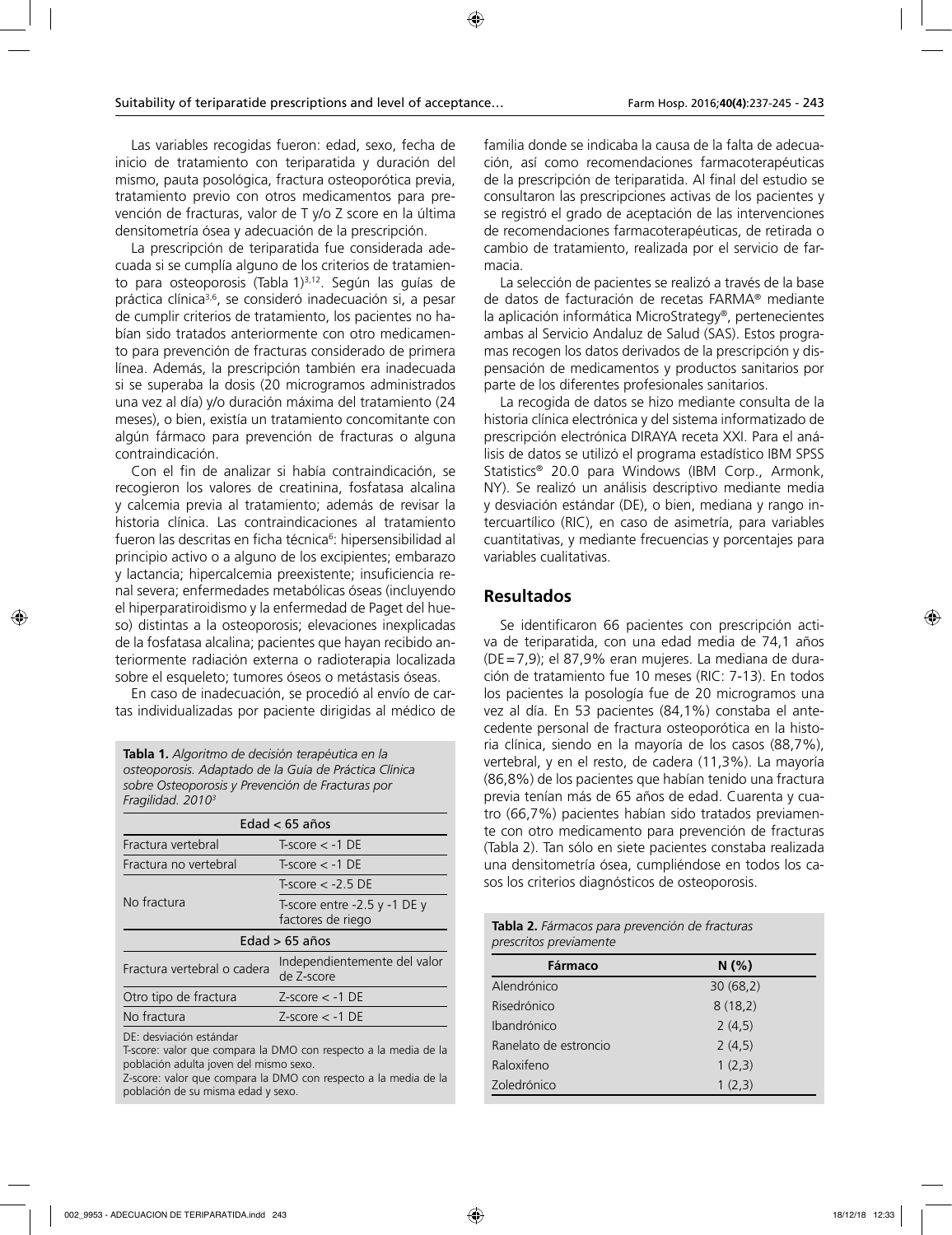La prescripción de teriparatida fue inadecuada en 45 pacientes (68,2%) (Tabla 3). Once pacientes no cumplían criterios de tratamiento, mientras que 17 no habían tenido prescrito otro medicamento para prevención de fracturas previamente. En nueve pacientes la duración de la terapia fue superior a los 24 meses recomendados, siendo la media en éstos de 28,2 meses (DE=4,8). Seis pacientes presentaban alguna contraindicación debido a la presencia de hipercalcemia (11,3 mg/dl) en un paciente, insuficiencia renal severa, en dos, y elevación de fosfatasa alcalina, en cuatro de ellos. No obstante, el 25,8% del total de pacientes no disponía de analítica previa ni durante el tratamiento, por lo que el porcentaje de contraindicación podría haber sido mayor. La calcemia previa media fue 9,5 mg/dl (DE=0,8); la creatinina, 0,8 mg/dl (DE=0,2) y la fosfatasa alcalina, 87,6 U/l (DE=35). Durante la revisión, se detectaron cuatro pacientes con prescripción concomitante de bifosfonato y teriparatida (dos de ellos ya inadecuados por otras causas), siendo en dos de los casos ibandrónico y en los otros dos, alendrónico.

Se aceptaron las recomendaciones farmacoterapéuticas realizadas sobre las prescripciones inadecuadas en 29 pacientes (64,4%), produciéndose en 21 pacientes (72,4%) la suspensión de teriparatida y en ocho (27,6%), el cambio a otro medicamento de primera línea: ibandrónico, en tres de ellos, y alendrónico, en el resto.

De los pacientes sin criterios de tratamiento de osteoporosis, hubo una aceptación de las recomendaciones farmacoterapéuticas del 54,5% produciéndose la suspensión de teriparatida en 6/11 casos. En el caso de presencia de contraindicación tan sólo en el 33,3% (2/6) se aceptó la intervención. Cuando se trataba de inadecuación por ser la prescripción de teriparatida en primera línea, la aceptación fue del 52,9% (9/17); siendo tan sólo dos de los casos cambio a un bifosfonato oral. Sin embargo, ésta fue mayor (88,9%) en aquellos pacientes con una duración del tratamiento superior a 24 meses (8/9), de los cuáles sólo se cambio a bifosfonato en dos pacientes. En el caso de los cuatro pacientes con combinación inadecuada con otro fármaco se produjo la suspensión de teriparatida en dos casos y del bifosfonato en los otros dos.

## **Discusión**

Nuestro estudio pone de manifiesto la existencia de una elevada inadecuación de la prescripción de teriparatida en el tratamiento de la osteoporosis. Por otro lado, las intervenciones llevadas a cabo mediante recomendaciones farmacoterapéuticas de adecuación basadas en guías de práctica clínica son efectivas, con un grado de aceptación de éstas moderado.

Existen diversos estudios en nuestro ámbito que han analizado la adecuación del manejo de la osteoporososis, sin embargo ninguno de ellos lo hace para teriparatida. Díez *et al.*13 valoraron la adecuación del diagnóstico y del tratamiento de la osteoporosis de acuerdo con las guías de la práctica clínica de 2001 de la Sociedad Española de Investigación Ósea y del Metabolismo Mineral (SEIOMM), siendo elevada tanto en el ámbito de atención primaria (71%) como hospitalaria (78%). Al igual que en el presente estudio, Martínez *et al.*14 analizaron la adecuación de la prescripción de fármacos antirresortivos según los criterios de la Guía de Osteoporosis de la Sociedad Española de Medicina Familiar y Comunitaria (SEMFYC), teniendo en cuenta los valores T y Z scores densitométricos y factores de riesgo, mostrando que sólo el 13,7% de las prescripciones eran inadecuadas. Estos datos dispares respecto a los observados por nosotros pueden ser debidos a que en ambos estudios dos tercios de las prescripciones correspondían a fármacos considerados de primera línea, tales como los bifosfonatos. Otro estudio ha mostrado resultados similares al nuestro, aunque ligeramente menores, concluyendo que la calidad de la prescripción de los fármacos antirresortivos está por debajo del nivel deseable, ya que un bajo porcentaje de tratamientos (23,9%) se instauran con registro en la historia clínica de densitometría ósea y/o

|                                                            |                                                                                                                 |                               | Aceptación de recomendaciones (N) |  |
|------------------------------------------------------------|-----------------------------------------------------------------------------------------------------------------|-------------------------------|-----------------------------------|--|
| Causas de falta de adecuación (N)                          |                                                                                                                 | Suspensión de<br>teriparatida | Cambio a bifosfonato              |  |
|                                                            | No cumple criterios de tratamiento para osteoporosis                                                            |                               | b                                 |  |
| Si cumple criterios<br>de tratamiento<br>para osteoporosis | No tratamiento previo con otros<br>medicamentos para prevención de<br>fracturas de primera línea                |                               |                                   |  |
|                                                            | Duración superior a 24 meses                                                                                    | g                             | 6                                 |  |
|                                                            | Contraindicación                                                                                                | 6                             |                                   |  |
|                                                            | Tratamiento concomitante con otro<br>fármaco para prevención de fracturas                                       | $4*$                          | $7*$                              |  |
|                                                            | the contract of the contract of the contract of the contract of the contract of the contract of the contract of |                               |                                   |  |

**Tabla 3.** *Causas de falta de adecuación del tratamiento con teriparatida y aceptación de recomendaciones farmacoterapéuticas*

\*Dos pacientes también eran inadecuados por otra causa.